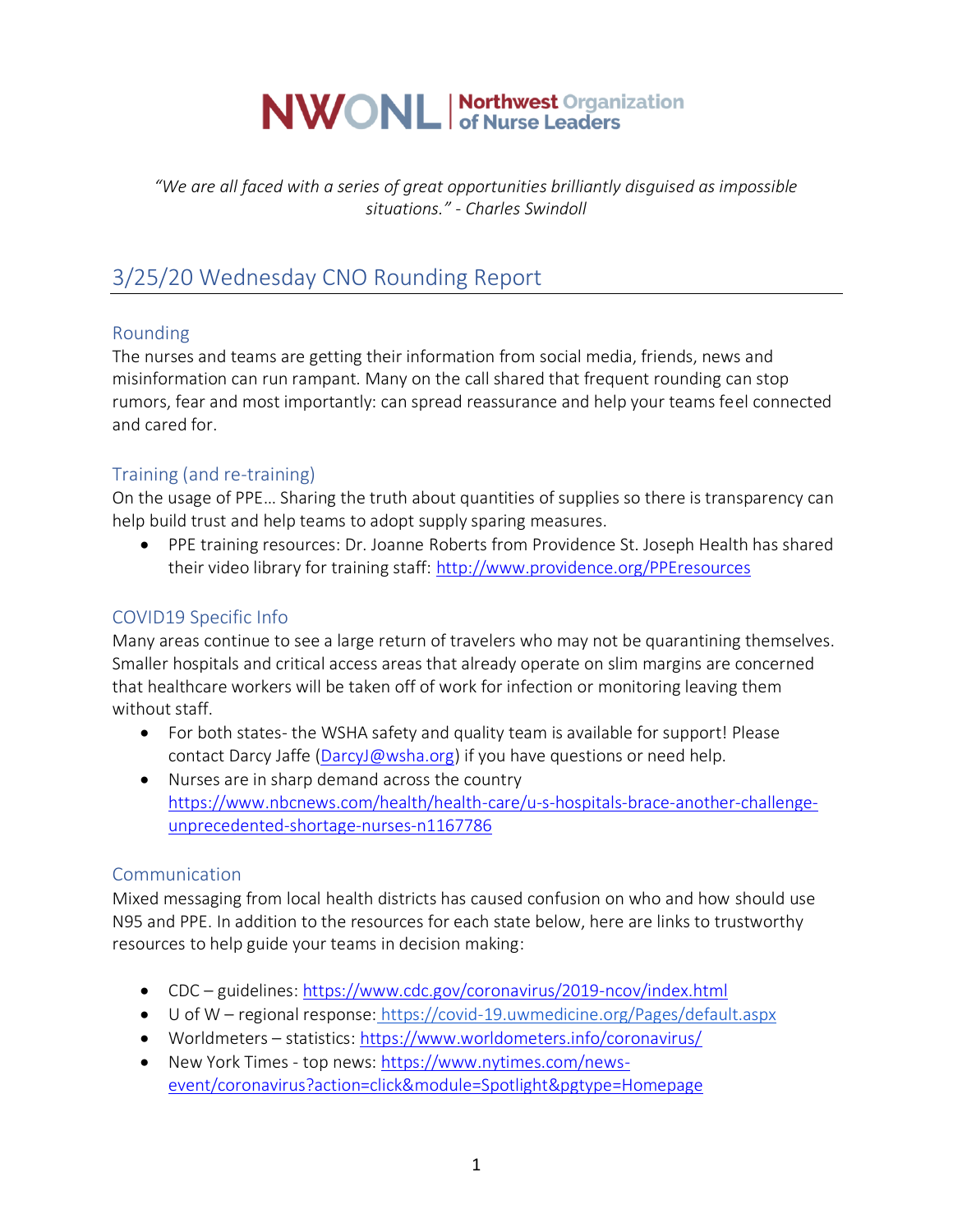# **NWONL** | Northwest Organization

- HBR hospitals & insurers [:https://hbr.org/2020/03/hospitals-need-cash-health-insurers](https://hbr.org/2020/03/hospitals-need-cash-health-insurers-have-it?ab=hero-main-text)[have-it?ab=hero-main-text](https://hbr.org/2020/03/hospitals-need-cash-health-insurers-have-it?ab=hero-main-text)
- HBR are you Leading through the crisis…or managing a response? <https://hbr.org/2020/03/hospitals-need-cash-health-insurers-have-it?ab=hero-main-text>

# Taking care of YOU

In these times of chaos, self-care can be pushed way down the priority list. Consider, your health and vitality are your *number one* priority. Without this, everything else will become unsustainable.

#### Sleep!

Beyond wearing masks, washing hands and keeping meters away from everyone, you can leverage sleep in your prevention and recovery plan. How does it do it? In brief, it amplifies your resilience by helping your immune system work optimally. Whats not to like about something we all enjoy plus it makes it much harder for Covid to take hold and if it does it can put a damper on its impact and speed recovery. Read more here:<https://thesleepdoctor.com/blog/>

#### Meditation works.

We all know how important it is to practice, and there are many available tools and apps:

- Headspace (free for nurses through 2020) https://www.headspace.com/health-covid-19
- 10% Happier (free for nurses for 6 months) [https://1010wins.radio.com/articles/feature](https://1010wins.radio.com/articles/feature-article/10-percent-happier-app-free-to-healthcare-workers?fbclid=IwAR34-BpW9VYnfW2d9nJ_yswa4u5siGIywRkrBzhnbXzdCykMC6c0jyX1iK0)[article/10-percent-happier-app-free-to-healthcare-workers?fbclid=IwAR34-](https://1010wins.radio.com/articles/feature-article/10-percent-happier-app-free-to-healthcare-workers?fbclid=IwAR34-BpW9VYnfW2d9nJ_yswa4u5siGIywRkrBzhnbXzdCykMC6c0jyX1iK0) [BpW9VYnfW2d9nJ\\_yswa4u5siGIywRkrBzhnbXzdCykMC6c0jyX1iK0](https://1010wins.radio.com/articles/feature-article/10-percent-happier-app-free-to-healthcare-workers?fbclid=IwAR34-BpW9VYnfW2d9nJ_yswa4u5siGIywRkrBzhnbXzdCykMC6c0jyX1iK0)
- Leading with Mastery and Heart: The Coaching Companion Pam Steinke recommended a good read (time permitting of course!)

## Weekly Reports from Oregon & Washington

#### Oregon

In Collaboration with Deans and OSBN, there is ongoing discussion addressing the impact on nursing students as clinical placements have been halted. OSBN approved the use of alternatives such as face to face or simulation. It will be up to the schools to determine if they adopt these changes or not. Testing centers are currently closed through April 16th. The Board is considering a "GN" (Graduate Nurse) permit that would allow student who have graduated, but not taken their boards, to practice under the supervision of a licensed nurse. There are almost 400 nursing student who could qualify.